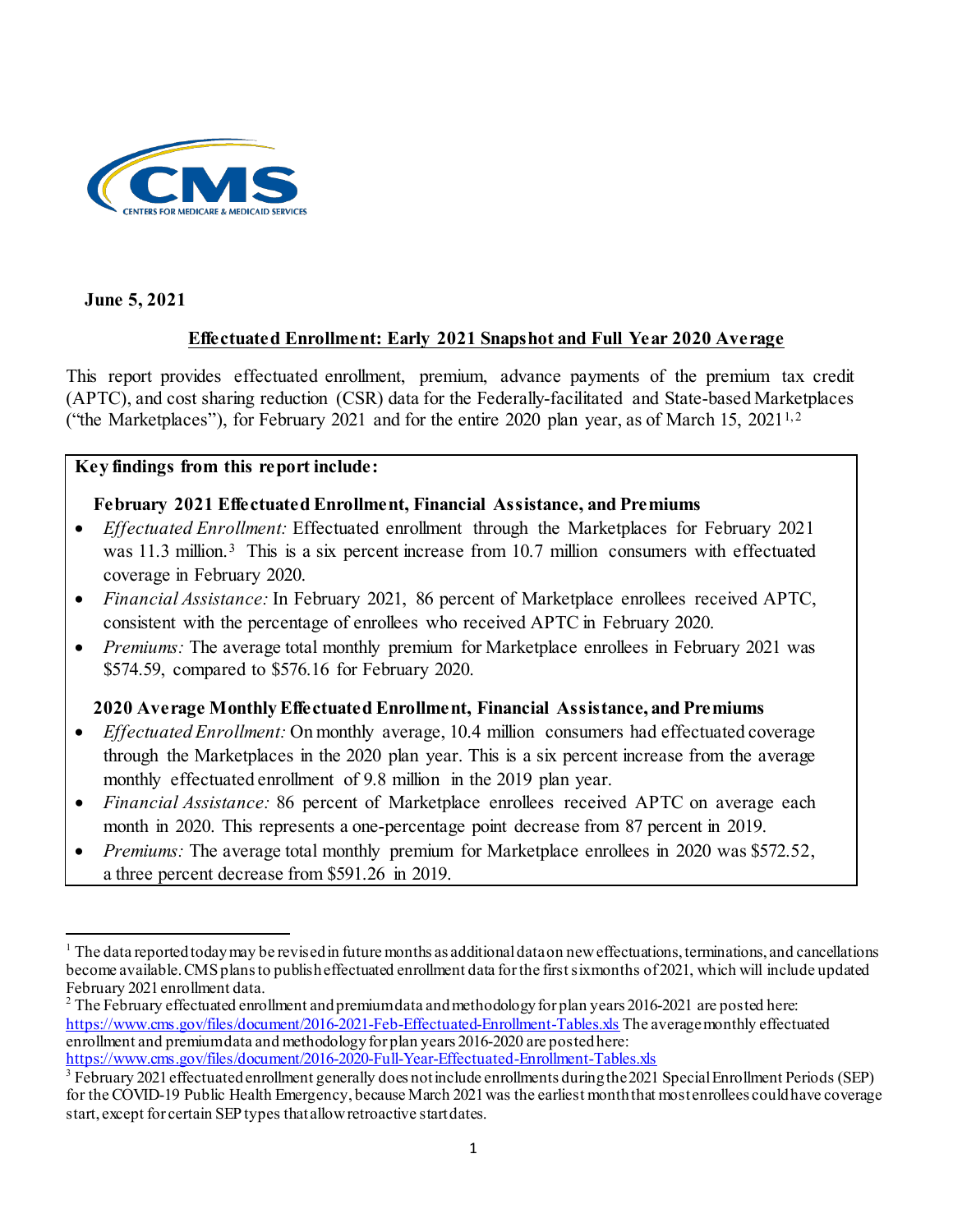#### **CONSUMERS EFFECTUATING COVERAGE THROUGH THE MARKETPLACES: FEBRUARY 2021**

In February 2021, 11.3 million consumers had effectuated coverage through the Marketplaces, a six percent increase from 10.7 million consumers in February of 2020 (see Table 1).[4](#page-1-0) This also represents 94 percent of consumers who made plan selections during the 2021 Open Enrollment Period (12.0 million). In five states (Florida, Georgia, Maryland, New Jersey and Texas), total effectuated enrollment increased by 10 percent or more from February 2020 to February 2021, while total effectuated enrollment fell by 10 percent or more in two states (Massachusetts and New York) over the same period.

In February 2021, 9.7 million, or 86 percent, of Marketplace enrollees received APTC, the same proportion of enrollees that received APTC in February 2020. The percentage of enrollees receiving CSR fell two percentage points from 50 percent in February 2020 to 48 percent in February 2021.

|                | Total Effectuated Enrollment and Enrollees Receiving APTC and CSR by State, February 2021 |                                  |                                                        |                                 |                                                       |  |  |  |  |  |  |  |
|----------------|-------------------------------------------------------------------------------------------|----------------------------------|--------------------------------------------------------|---------------------------------|-------------------------------------------------------|--|--|--|--|--|--|--|
| <b>State</b>   | <b>Total</b><br><b>Enrollment</b>                                                         | <b>APTC</b><br><b>Enrollment</b> | Percentage of<br><b>Enrollment</b> with<br><b>APTC</b> | <b>CSR</b><br><b>Enrollment</b> | Percentage of<br><b>Enrollment</b> with<br><b>CSR</b> |  |  |  |  |  |  |  |
| <b>TOTAL</b>   | 11,290,546                                                                                | 9,722,533                        | 86%                                                    | 5,449,070                       | 48%                                                   |  |  |  |  |  |  |  |
| AK             | 16,780                                                                                    | 13,680                           | 82%                                                    | 3,332                           | 20%                                                   |  |  |  |  |  |  |  |
| AL             | 159,136                                                                                   | 150,530                          | 95%                                                    | 115,554                         | 73%                                                   |  |  |  |  |  |  |  |
| AR             | 60,258                                                                                    | 53,415                           | 89%                                                    | 33,973                          | 56%                                                   |  |  |  |  |  |  |  |
| AZ             | 143,964                                                                                   | 114,335                          | 79%                                                    | 63,162                          | 44%                                                   |  |  |  |  |  |  |  |
| CA             | 1,583,781                                                                                 | 1,350,010                        | 85%                                                    | 671,745                         | 42%                                                   |  |  |  |  |  |  |  |
| CO             | 161,342                                                                                   | 112,498                          | 70%                                                    | 46,868                          | 29%                                                   |  |  |  |  |  |  |  |
| CT             | 95,213                                                                                    | 65,578                           | 69%                                                    | 31,461                          | 33%                                                   |  |  |  |  |  |  |  |
| DC             | 15,822                                                                                    | 1,091                            | 7%                                                     | 355                             | $2\%$                                                 |  |  |  |  |  |  |  |
| DE             | 23,889                                                                                    | 20,029                           | 84%                                                    | 6,280                           | 26%                                                   |  |  |  |  |  |  |  |
| $\mathbf{FL}$  | 2,018,631                                                                                 | 1,930,320                        | 96%                                                    | 1,291,855                       | 64%                                                   |  |  |  |  |  |  |  |
| GA             | 482,350                                                                                   | 435,186                          | 90%                                                    | 316,299                         | 66%                                                   |  |  |  |  |  |  |  |
| H <sub>I</sub> | 20,191                                                                                    | 16,620                           | 82%                                                    | 7,063                           | 35%                                                   |  |  |  |  |  |  |  |
| IA             | 54,820                                                                                    | 47,578                           | 87%                                                    | 14,271                          | 26%                                                   |  |  |  |  |  |  |  |
| ID             | 66,422                                                                                    | 54,757                           | 82%                                                    | 16,721                          | 25%                                                   |  |  |  |  |  |  |  |
| IL             | 270,823                                                                                   | 225,621                          | 83%                                                    | 112,835                         | 42%                                                   |  |  |  |  |  |  |  |
| IN             | 124,979                                                                                   | 90,340                           | 72%                                                    | 49,187                          | 39%                                                   |  |  |  |  |  |  |  |
| KS             | 82,971                                                                                    | 73,312                           | 88%                                                    | 37,121                          | 45%                                                   |  |  |  |  |  |  |  |
| KY             | 70,680                                                                                    | 57,610                           | 82%                                                    | 25,579                          | 36%                                                   |  |  |  |  |  |  |  |

**Table 1:** Total Effectuated Enrollment and Enrollees Receiving APTC and CSR by State for February 2021

<span id="page-1-0"></span>l <sup>4</sup> Centers for Medicare and Medicaid Services, Early 2020 Effectuated Enrollment Snapshot (July 23, 2020), at [https://www.cms.gov/CCIIO/Resources/Forms-Reports-and-Other-Resources/Downloads/Early-2020-2019-Effectuated-](https://www.cms.gov/CCIIO/Resources/Forms-Reports-and-Other-Resources/Downloads/Early-2020-2019-Effectuated-Enrollment-Report.pdf)[Enrollment-Report.pdf](https://www.cms.gov/CCIIO/Resources/Forms-Reports-and-Other-Resources/Downloads/Early-2020-2019-Effectuated-Enrollment-Report.pdf)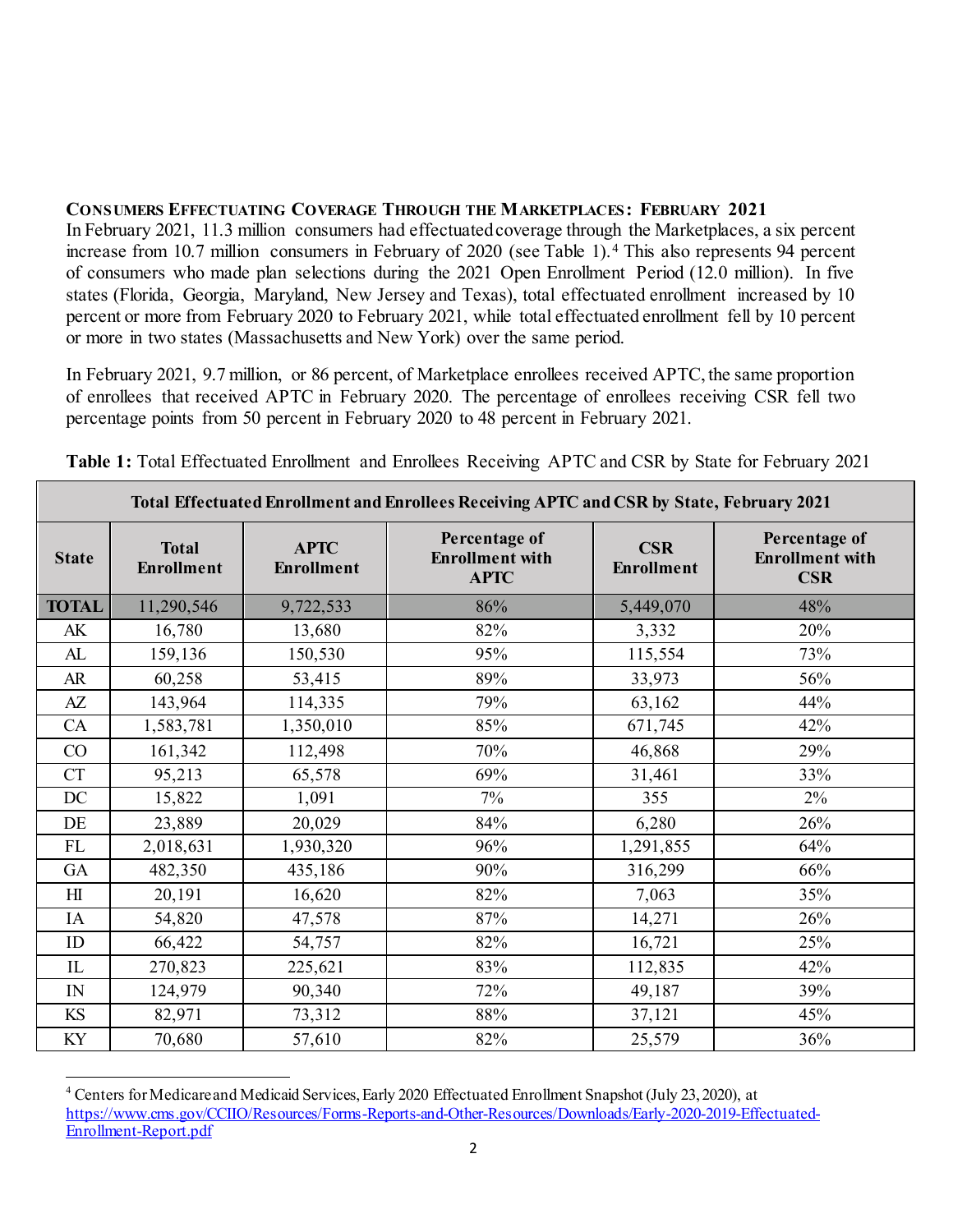|                          | Total Effectuated Enrollment and Enrollees Receiving APTC and CSR by State, February 2021 |                           |                                                        |                          |                                                       |  |  |  |  |  |  |
|--------------------------|-------------------------------------------------------------------------------------------|---------------------------|--------------------------------------------------------|--------------------------|-------------------------------------------------------|--|--|--|--|--|--|
| <b>State</b>             | <b>Total</b><br><b>Enrollment</b>                                                         | <b>APTC</b><br>Enrollment | Percentage of<br><b>Enrollment</b> with<br><b>APTC</b> | <b>CSR</b><br>Enrollment | Percentage of<br><b>Enrollment</b> with<br><b>CSR</b> |  |  |  |  |  |  |
| LA                       | 76,289                                                                                    | 69,609                    | 91%                                                    | 38,560                   | 51%                                                   |  |  |  |  |  |  |
| MA                       | 259,677                                                                                   | 198,471                   | 76%                                                    | 184,482                  | 71%                                                   |  |  |  |  |  |  |
| <b>MD</b>                | 154,815                                                                                   | 118,622                   | 77%                                                    | 46,338                   | 30%                                                   |  |  |  |  |  |  |
| <b>ME</b>                | 55,502                                                                                    | 45,452                    | 82%                                                    | 18,052                   | 33%                                                   |  |  |  |  |  |  |
| M <sub>I</sub>           | 249,353                                                                                   | 208,070                   | 83%                                                    | 92,014                   | 37%                                                   |  |  |  |  |  |  |
| <b>MN</b>                | 106,138                                                                                   | 53,582                    | 50%                                                    | 9,335                    | 9%                                                    |  |  |  |  |  |  |
| M <sub>O</sub>           | 200,588                                                                                   | 174,902                   | 87%                                                    | 113,214                  | 56%                                                   |  |  |  |  |  |  |
| <b>MS</b>                | 99,897                                                                                    | 97,730                    | 98%                                                    | 78,595                   | 79%                                                   |  |  |  |  |  |  |
| MT                       | 41,842                                                                                    | 34,467                    | 82%                                                    | 11,650                   | 28%                                                   |  |  |  |  |  |  |
| NC                       | 501,252                                                                                   | 462,765                   | 92%                                                    | 252,075                  | 50%                                                   |  |  |  |  |  |  |
| ND                       | 21,822                                                                                    | 18,710                    | 86%                                                    | 6,528                    | 30%                                                   |  |  |  |  |  |  |
| <b>NE</b>                | 83,275                                                                                    | 78,540                    | 94%                                                    | 22,275                   | 27%                                                   |  |  |  |  |  |  |
| $\rm NH$                 | 44,228                                                                                    | 28,761                    | 65%                                                    | 14,644                   | 33%                                                   |  |  |  |  |  |  |
| NJ                       | 257,819                                                                                   | 203,687                   | 79%                                                    | 123,143                  | 48%                                                   |  |  |  |  |  |  |
| $\rm{NM}$                | 38,922                                                                                    | 29,180                    | 75%                                                    | 12,868                   | 33%                                                   |  |  |  |  |  |  |
| <b>NV</b>                | 79,976                                                                                    | 67,811                    | 85%                                                    | 39,482                   | 49%                                                   |  |  |  |  |  |  |
| $\ensuremath{\text{NY}}$ | 197,083                                                                                   | 94,970                    | 48%                                                    | 18,087                   | 9%                                                    |  |  |  |  |  |  |
| OH                       | 187,869                                                                                   | 142,568                   | 76%                                                    | 58,777                   | 31%                                                   |  |  |  |  |  |  |
| OK                       | 161,639                                                                                   | 152,766                   | 95%                                                    | 92,704                   | 57%                                                   |  |  |  |  |  |  |
| <b>OR</b>                | 129,436                                                                                   | 92,802                    | 72%                                                    | 38,534                   | 30%                                                   |  |  |  |  |  |  |
| PA                       | 315,334                                                                                   | 270,385                   | 86%                                                    | 121,602                  | 39%                                                   |  |  |  |  |  |  |
| $R_{I}$                  | 30,670                                                                                    | 24,260                    | 79%                                                    | 11,580                   | 38%                                                   |  |  |  |  |  |  |
| <b>SC</b>                | 217,292                                                                                   | 199,052                   | 92%                                                    | 83,812                   | 39%                                                   |  |  |  |  |  |  |
| <b>SD</b>                | 29,974                                                                                    | 27,928                    | 93%                                                    | 13,365                   | 45%                                                   |  |  |  |  |  |  |
| <b>TN</b>                | 196,626                                                                                   | 174,547                   | 89%                                                    | 94,548                   | 48%                                                   |  |  |  |  |  |  |
| TX                       | 1,210,431                                                                                 | 1,113,267                 | 92%                                                    | 687,642                  | 57%                                                   |  |  |  |  |  |  |
| UT                       | 198,037                                                                                   | 181,268                   | 92%                                                    | 88,813                   | 45%                                                   |  |  |  |  |  |  |
| <b>VA</b>                | 243,598                                                                                   | 209,320                   | 86%                                                    | 90,383                   | 37%                                                   |  |  |  |  |  |  |
| VT                       | 23,700                                                                                    | 19,521                    | 82%                                                    | 7,794                    | 33%                                                   |  |  |  |  |  |  |
| <b>WA</b>                | 202,546                                                                                   | 124,765                   | 62%                                                    | 58,221                   | 29%                                                   |  |  |  |  |  |  |
| WI                       | 180,328                                                                                   | 153,123                   | 85%                                                    | 63,055                   | 35%                                                   |  |  |  |  |  |  |
| <b>WV</b>                | 17,217                                                                                    | 15,437                    | 90%                                                    | 8,039                    | 47%                                                   |  |  |  |  |  |  |
| <b>WY</b>                | 25,319                                                                                    | 23,685                    | 94%                                                    | 5,198                    | 21%                                                   |  |  |  |  |  |  |

# **PREMIUMS AND FINANCIAL ASSISTANCE FOR EFFECTUATED COVERAGE THROUGH THE MARKETPLACES : FEBRUARY 2021**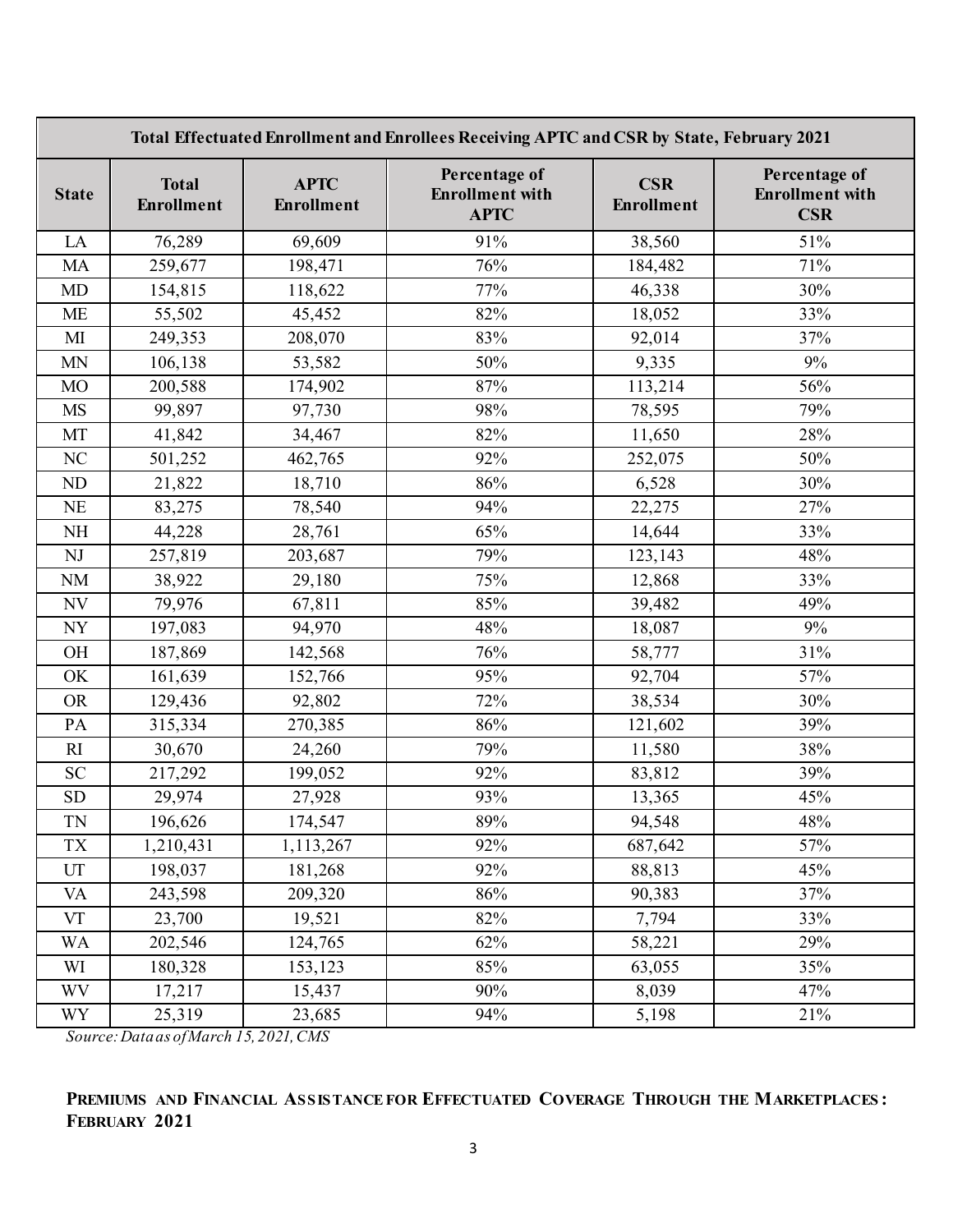The average monthly premium for Marketplace enrollees in February 2021 was \$574.59, relatively constant in comparison to \$576.16 in February 2020. The average monthly APTC for February 2021 was \$485.67, a one percent decrease from \$491.53 in February 2020.

J.

|                 | Average Total Premium and Average APTC by State,<br><b>February 2021</b> |                                                                              |
|-----------------|--------------------------------------------------------------------------|------------------------------------------------------------------------------|
| <b>State</b>    | <b>Average Total</b><br>Premium per<br><b>Month</b>                      | <b>Average APTC per</b><br><b>Month (for</b><br>consumers<br>receiving APTC) |
| <b>TOTAL</b>    | \$574.59                                                                 | \$485.67                                                                     |
| AK              | \$691.86                                                                 | \$627.64                                                                     |
| AL              | \$730.77                                                                 | \$672.59                                                                     |
| <b>AR</b>       | \$545.40                                                                 | \$419.72                                                                     |
| $A\overline{Z}$ | \$577.45                                                                 | \$465.27                                                                     |
| CA              | \$570.16                                                                 | \$450.73                                                                     |
| CO              | \$462.98                                                                 | \$341.11                                                                     |
| <b>CT</b>       | \$693.73                                                                 | \$650.30                                                                     |
| DC              | \$524.92                                                                 | \$385.29                                                                     |
| DE              | \$673.84                                                                 | \$570.27                                                                     |
| FL              | \$595.08                                                                 | \$525.62                                                                     |
| <b>GA</b>       | \$580.90                                                                 | \$509.90                                                                     |
| H1              | \$622.32                                                                 | \$537.55                                                                     |
| IA              | \$647.95                                                                 | \$576.14                                                                     |
| ID              | \$516.08                                                                 | \$458.61                                                                     |
| IL              | \$621.60                                                                 | \$465.95                                                                     |
| IN              | \$578.95                                                                 | \$426.85                                                                     |
| <b>KS</b>       | \$625.86                                                                 | \$521.11                                                                     |
| KY              | \$600.97                                                                 | \$508.49                                                                     |
| LA              | \$741.00                                                                 | \$627.60                                                                     |
| MA              | \$439.22                                                                 | \$289.84                                                                     |
| <b>MD</b>       | \$442.44                                                                 | \$374.38                                                                     |
| <b>ME</b>       | \$556.52                                                                 | \$458.19                                                                     |
| MI              | \$478.41                                                                 | \$354.79                                                                     |

**Table 2:** Average Total Premium and Average APTC by State, February 2021

Ē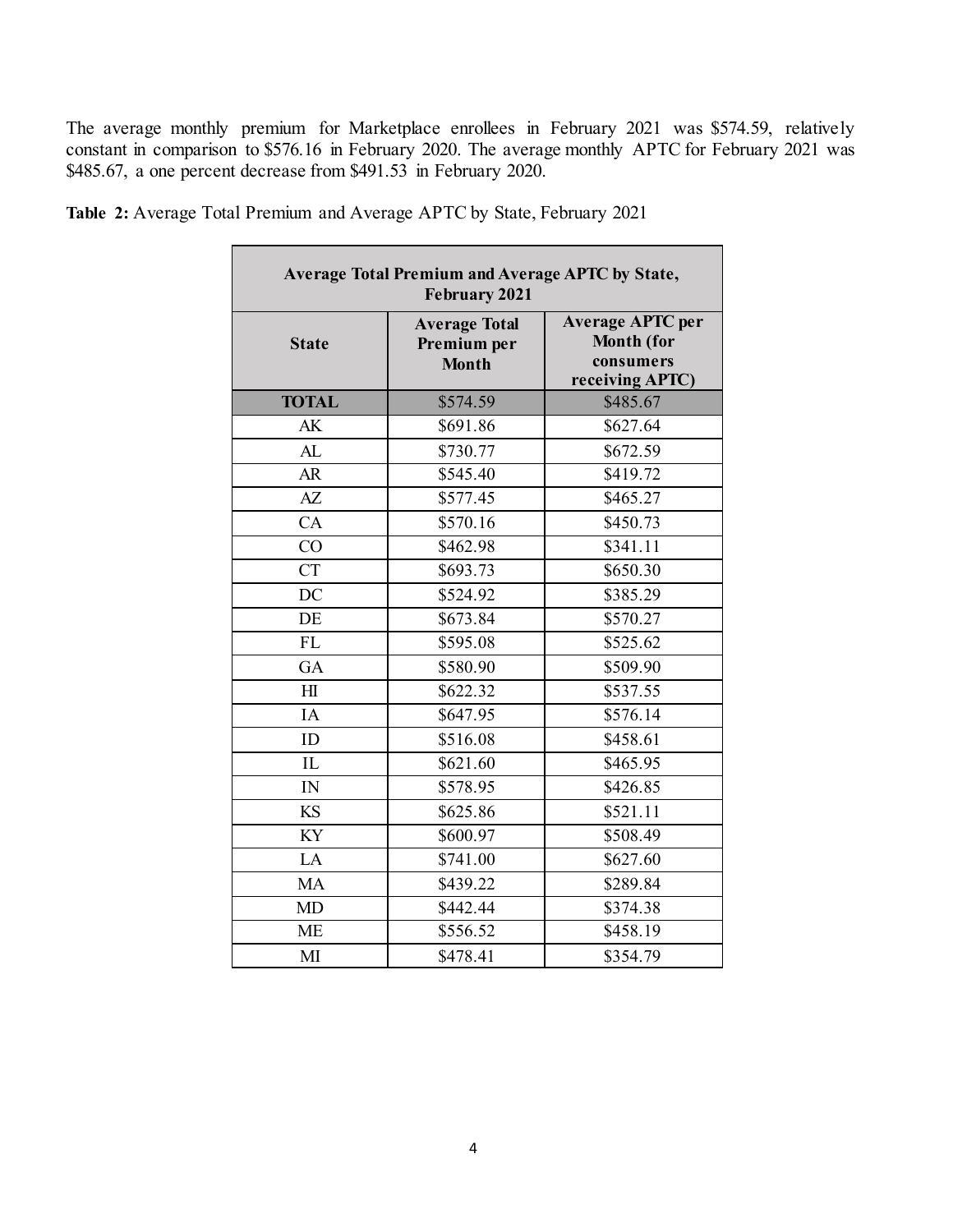|                | <b>Average Total Premium and Average APTC by State,</b><br>February 2021 (Cont.) |                                         |
|----------------|----------------------------------------------------------------------------------|-----------------------------------------|
| <b>State</b>   | <b>Average Total</b><br>Premium per<br><b>Month</b>                              | <b>Average APTC per</b><br><b>Month</b> |
| MN             | \$439.88                                                                         | \$277.84                                |
| <b>MO</b>      | \$637.94                                                                         | \$553.29                                |
| <b>MS</b>      | \$619.78                                                                         | \$544.85                                |
| MT             | \$568.46                                                                         | \$467.02                                |
| N <sub>C</sub> | \$631.08                                                                         | \$566.18                                |
| ND             | \$482.63                                                                         | \$417.89                                |
| <b>NE</b>      | \$714.86                                                                         | \$670.32                                |
| <b>NH</b>      | \$443.65                                                                         | \$326.73                                |
| NJ             | \$575.39                                                                         | \$440.90                                |
| <b>NM</b>      | \$461.15                                                                         | \$369.17                                |
| NV             | \$505.57                                                                         | \$414.13                                |
| <b>NY</b>      | \$592.87                                                                         | \$322.84                                |
| OH             | \$520.47                                                                         | \$377.24                                |
| OK             | \$619.53                                                                         | \$569.08                                |
| <b>OR</b>      | \$561.40                                                                         | \$450.60                                |
| PA             | \$621.23                                                                         | \$515.30                                |
| RI             | \$455.74                                                                         | \$350.88                                |
| <b>SC</b>      | \$578.77                                                                         | \$505.33                                |
| <b>SD</b>      | \$694.07                                                                         | \$621.85                                |
| TN             | \$615.20                                                                         | \$532.21                                |
| <b>TX</b>      | \$545.48                                                                         | \$477.63                                |
| UT             | \$398.83                                                                         | \$350.62                                |
| <b>VA</b>      | \$591.35                                                                         | \$506.45                                |
| VT             | \$637.21                                                                         | \$465.80                                |
| <b>WA</b>      | \$482.60                                                                         | \$385.14                                |
| WI             | \$628.84                                                                         | \$533.33                                |
| <b>WV</b>      | \$1,036.03                                                                       | \$831.76                                |
| <b>WY</b>      | \$864.90                                                                         | \$817.43                                |

Г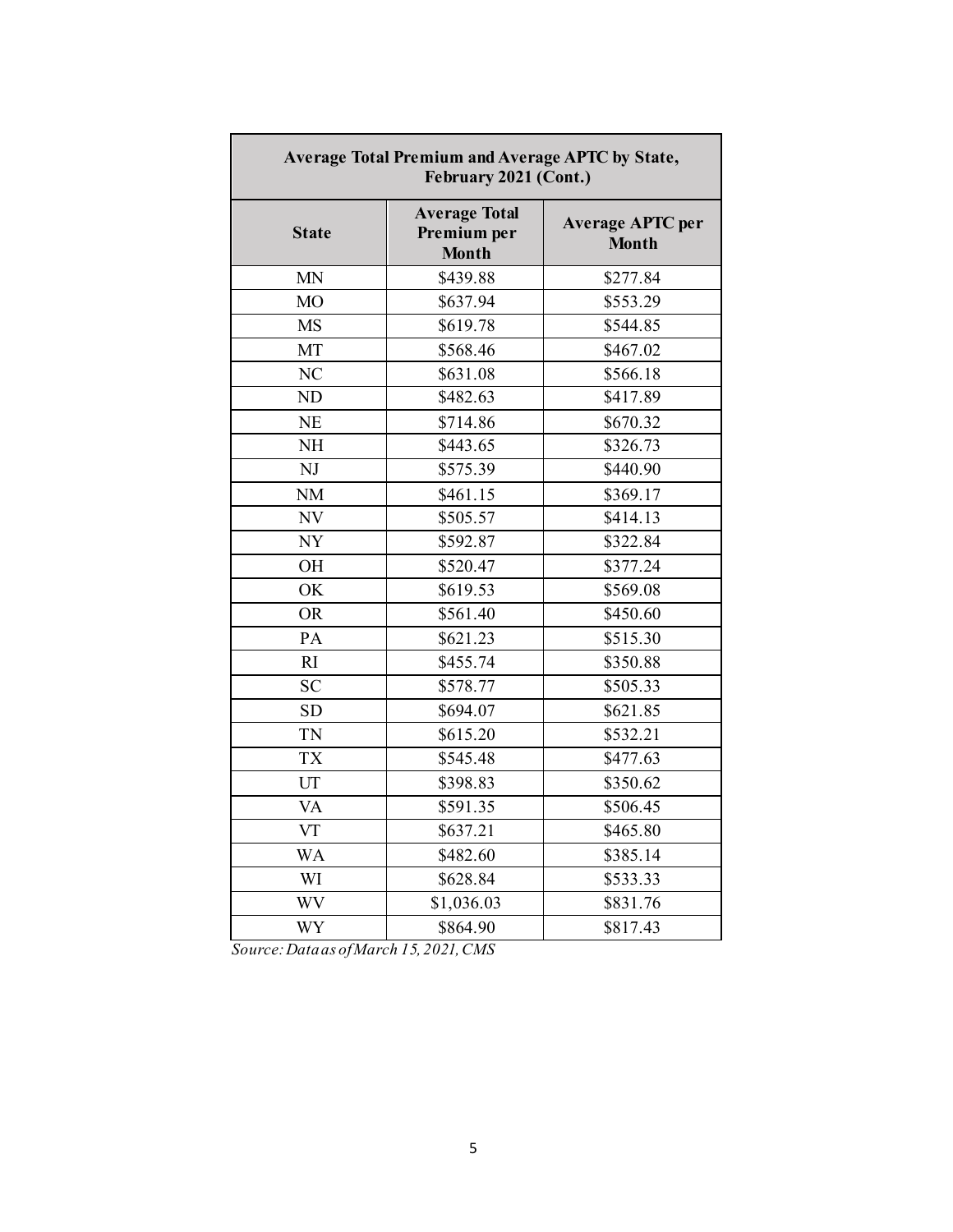#### **CONSUMERS EFFECTUATING COVERAGE THROUGH THE MARKETPLACES: PLAN YEAR 2020**

Below is information on consumers with effectuated coverage for the 2020 plan year. On a monthly average basis, 10.4 million consumers had effectuated coverage through the Marketplaces in the 2020 plan year. This is a six percent increase from 9.8 million in the 2019 plan year. In eight states (California, Delaware, Florida, Georgia, Iowa, Maryland, Mississippi and Texas), total effectuated enrollment increased by 10 percent or more from the 2019 plan year to the 2020 plan year, while total effectuated enrollment fell by 10 percent or more in one state (Idaho) over the same period.

On average, 9.0 million, or 86 percent, of Marketplace enrollees received APTC each month in plan year 2020, a one-percentage point decrease from 87 percent of enrollees that received APTC each month in plan year 2019. The monthly average percentage of enrollees receiving CSR fell one percentage point from 51 percent in the 2019 plan year to 50 percent in the 2020 plan year.

**Table 3:** Total Average Monthly Effectuated Enrollment and Enrollees Receiving APTC and CSR by State for 2020

|                | Total Average Monthly Effectuated Enrollment and Enrollees Receiving APTC and CSR by State, 2020 |                                  |                                                        |                                 |                                                   |  |  |  |  |  |  |  |
|----------------|--------------------------------------------------------------------------------------------------|----------------------------------|--------------------------------------------------------|---------------------------------|---------------------------------------------------|--|--|--|--|--|--|--|
| <b>State</b>   | <b>Total</b><br><b>Enrollment</b>                                                                | <b>APTC</b><br><b>Enrollment</b> | Percentage of<br><b>Enrollment</b> with<br><b>APTC</b> | <b>CSR</b><br><b>Enrollment</b> | Percentage<br>of<br><b>Enrollment</b><br>with CSR |  |  |  |  |  |  |  |
| <b>TOTAL</b>   | 10,408,982                                                                                       | 8,977,593                        | 86%                                                    | 5,227,170                       | 50%                                               |  |  |  |  |  |  |  |
| AK             | 15,544                                                                                           | 13,062                           | 84%                                                    | 3,491                           | 22%                                               |  |  |  |  |  |  |  |
| AL             | 143,075                                                                                          | 135,199                          | 94%                                                    | 104,313                         | 73%                                               |  |  |  |  |  |  |  |
| AR             | 56,071                                                                                           | 49,236                           | 88%                                                    | 32,653                          | 58%                                               |  |  |  |  |  |  |  |
| AZ             | 135,366                                                                                          | 108,932                          | 80%                                                    | 61,920                          | 46%                                               |  |  |  |  |  |  |  |
| CA             | 1,514,297                                                                                        | 1,290,296                        | 85%                                                    | 640,439                         | 42%                                               |  |  |  |  |  |  |  |
| CO             | 156,196                                                                                          | 114,103                          | 73%                                                    | 44,978                          | 29%                                               |  |  |  |  |  |  |  |
| CT             | 100,626                                                                                          | 69,561                           | 69%                                                    | 32,978                          | 33%                                               |  |  |  |  |  |  |  |
| DC             | 16,195                                                                                           | 1,176                            | 7%                                                     | 402                             | $2\%$                                             |  |  |  |  |  |  |  |
| DE             | 22,338                                                                                           | 18,984                           | 85%                                                    | 6,408                           | 29%                                               |  |  |  |  |  |  |  |
| FL             | 1,757,882                                                                                        | 1,678,022                        | 95%                                                    | 1,175,366                       | 67%                                               |  |  |  |  |  |  |  |
| GA             | 413,122                                                                                          | 372,405                          | 90%                                                    | 280,353                         | 68%                                               |  |  |  |  |  |  |  |
| H <sub>I</sub> | 18,528                                                                                           | 15,395                           | 83%                                                    | 6,792                           | 37%                                               |  |  |  |  |  |  |  |
| IA             | 51,519                                                                                           | 46,923                           | 91%                                                    | 17,182                          | 33%                                               |  |  |  |  |  |  |  |
| ID             | 68,878                                                                                           | 59,929                           | 87%                                                    | 20,605                          | 30%                                               |  |  |  |  |  |  |  |
| IL             | 259,519                                                                                          | 220,326                          | 85%                                                    | 111,934                         | 43%                                               |  |  |  |  |  |  |  |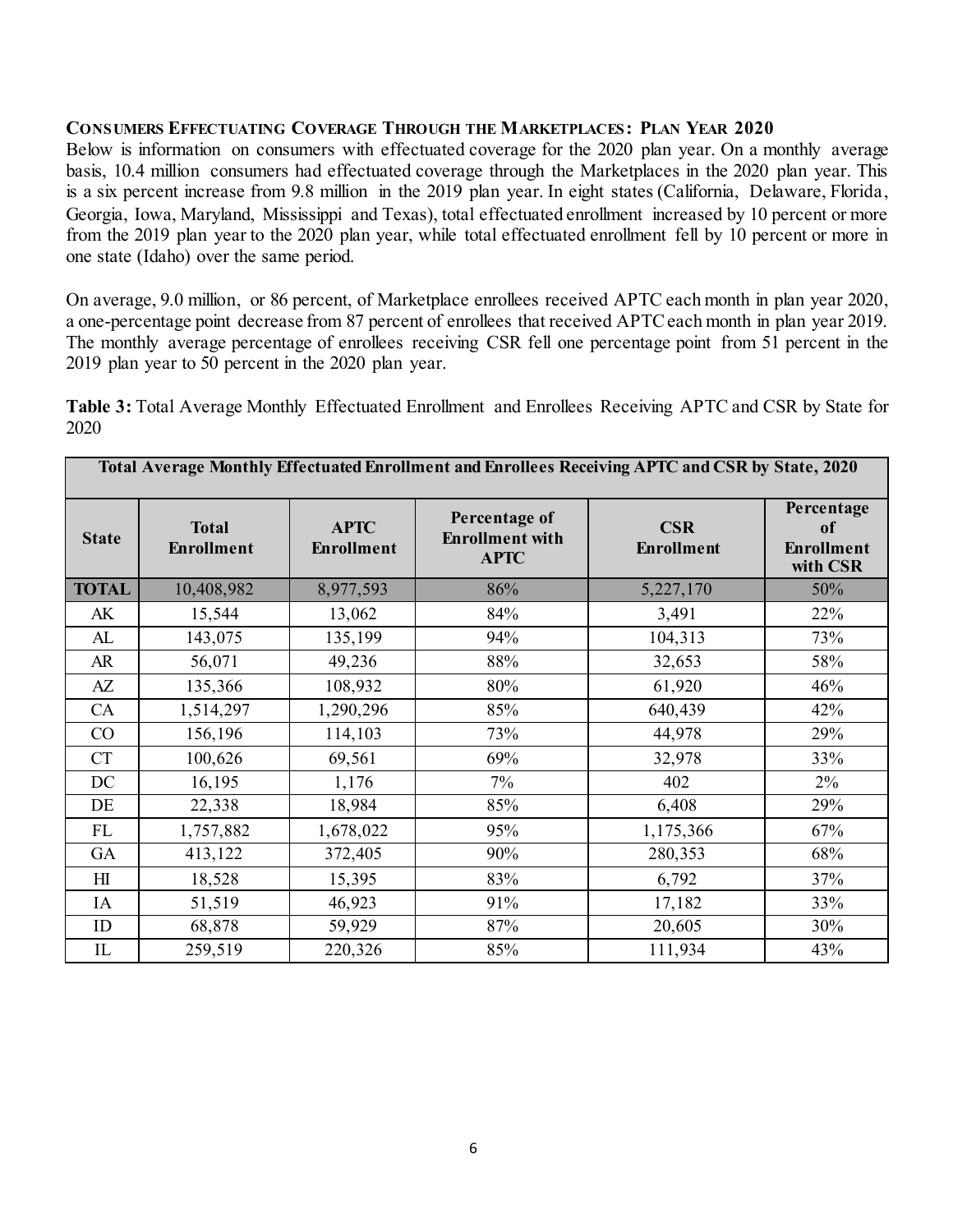|                            | Total Average Monthly Effectuated Enrollment and Enrollees Receiving APTC and CSR by State, 2020<br>(Cont.) |                                  |                                                        |                                 |                                                   |  |  |  |  |  |  |
|----------------------------|-------------------------------------------------------------------------------------------------------------|----------------------------------|--------------------------------------------------------|---------------------------------|---------------------------------------------------|--|--|--|--|--|--|
| <b>State</b>               | <b>Total</b><br><b>Enrollment</b>                                                                           | <b>APTC</b><br><b>Enrollment</b> | Percentage of<br><b>Enrollment with</b><br><b>APTC</b> | <b>CSR</b><br><b>Enrollment</b> | Percentage<br>of<br><b>Enrollment</b><br>with CSR |  |  |  |  |  |  |
| $\ensuremath{\text{IN}}$   | 125,261                                                                                                     | 88,391                           | 71%                                                    | 52,464                          | 42%                                               |  |  |  |  |  |  |
| KS                         | 76,702                                                                                                      | 68,336                           | 89%                                                    | 32,328                          | 42%                                               |  |  |  |  |  |  |
| KY                         | 71,430                                                                                                      | 58,853                           | 82%                                                    | 29,212                          | 41%                                               |  |  |  |  |  |  |
| LA                         | 75,432                                                                                                      | 68,441                           | 91%                                                    | 38,867                          | 52%                                               |  |  |  |  |  |  |
| <b>MA</b>                  | 286,857                                                                                                     | 227,691                          | 79%                                                    | 211,854                         | 74%                                               |  |  |  |  |  |  |
| MD                         | 149,367                                                                                                     | 122,196                          | 82%                                                    | 52,961                          | 35%                                               |  |  |  |  |  |  |
| <b>ME</b>                  | 55,388                                                                                                      | 47,512                           | 86%                                                    | 18,452                          | 33%                                               |  |  |  |  |  |  |
| $\mathbf{M}$               | 234,780                                                                                                     | 199,550                          | 85%                                                    | 90,013                          | 38%                                               |  |  |  |  |  |  |
| $\ensuremath{\text{MN}}$   | 105,327                                                                                                     | 57,668                           | 55%                                                    | 10,528                          | 10%                                               |  |  |  |  |  |  |
| MO                         | 183,019                                                                                                     | 158,998                          | 87%                                                    | 109,677                         | 60%                                               |  |  |  |  |  |  |
| <b>MS</b>                  | 86,736                                                                                                      | 84,740                           | 98%                                                    | 74,858                          | 86%                                               |  |  |  |  |  |  |
| MT                         | 40,183                                                                                                      | 33,947                           | 84%                                                    | 11,928                          | 30%                                               |  |  |  |  |  |  |
| NC                         | 452,638                                                                                                     | 420,823                          | 93%                                                    | 256,463                         | 57%                                               |  |  |  |  |  |  |
| ND                         | 19,976                                                                                                      | 17,003                           | 85%                                                    | 7,369                           | 37%                                               |  |  |  |  |  |  |
| $\rm NE$                   | 82,649                                                                                                      | 78,861                           | 95%                                                    | 24,669                          | 30%                                               |  |  |  |  |  |  |
| $\rm NH$                   | 40,671                                                                                                      | 28,847                           | 71%                                                    | 14,505                          | 36%                                               |  |  |  |  |  |  |
| NJ                         | 215,129                                                                                                     | 167,203                          | 78%                                                    | 103,480                         | 48%                                               |  |  |  |  |  |  |
| $\rm NM$                   | 37,176                                                                                                      | 28,682                           | 77%                                                    | 12,960                          | 35%                                               |  |  |  |  |  |  |
| $\ensuremath{\text{NV}}$   | 66,538                                                                                                      | 56,628                           | 85%                                                    | 58,428                          | 88%                                               |  |  |  |  |  |  |
| <b>NY</b>                  | 238,377                                                                                                     | 136,335                          | 57%                                                    | 28,948                          | 12%                                               |  |  |  |  |  |  |
| $\rm OH$                   | 174,882                                                                                                     | 133,979                          | 77%                                                    | 57,866                          | 33%                                               |  |  |  |  |  |  |
| OK                         | 143,361                                                                                                     | 135,854                          | 95%                                                    | 85,154                          | 59%                                               |  |  |  |  |  |  |
| <b>OR</b>                  | 127,448                                                                                                     | 93,949                           | 74%                                                    | 40,026                          | 31%                                               |  |  |  |  |  |  |
| PA                         | 290,571                                                                                                     | 250,848                          | 86%                                                    | 126,317                         | 43%                                               |  |  |  |  |  |  |
| RI                         | 32,754                                                                                                      | 26,611                           | 81%                                                    | 13,248                          | 40%                                               |  |  |  |  |  |  |
| <b>SC</b>                  | 188,907                                                                                                     | 174,952                          | 93%                                                    | 81,767                          | 43%                                               |  |  |  |  |  |  |
| SD                         | 27,786                                                                                                      | 25,995                           | 94%                                                    | 12,900                          | 46%                                               |  |  |  |  |  |  |
| TN                         | 178,195                                                                                                     | 158,678                          | 89%                                                    | 91,981                          | 52%                                               |  |  |  |  |  |  |
| TX                         | 1,010,181                                                                                                   | 924,035                          | 91%                                                    | 604,699                         | 60%                                               |  |  |  |  |  |  |
| $\ensuremath{\mathrm{UT}}$ | 185,925                                                                                                     | 171,630                          | 92%                                                    | 89,910                          | 48%                                               |  |  |  |  |  |  |
| <b>VA</b>                  | 232,867                                                                                                     | 202,952                          | 87%                                                    | 91,512                          | 39%                                               |  |  |  |  |  |  |
| <b>VT</b>                  | 24,732                                                                                                      | 20,600                           | 83%                                                    | 8,636                           | 35%                                               |  |  |  |  |  |  |
| <b>WA</b>                  | 201,436                                                                                                     | 122,594                          | 61%                                                    | 62,776                          | 31%                                               |  |  |  |  |  |  |
| WI                         | 176,820                                                                                                     | 153,445                          | 87%                                                    | 66,878                          | 38%                                               |  |  |  |  |  |  |
| <b>WV</b>                  | 17,567                                                                                                      | 15,704                           | 89%                                                    | 8,518                           | 48%                                               |  |  |  |  |  |  |
| <b>WY</b>                  | 22,758                                                                                                      | 21,513                           | 95%                                                    | 5,204                           | 23%                                               |  |  |  |  |  |  |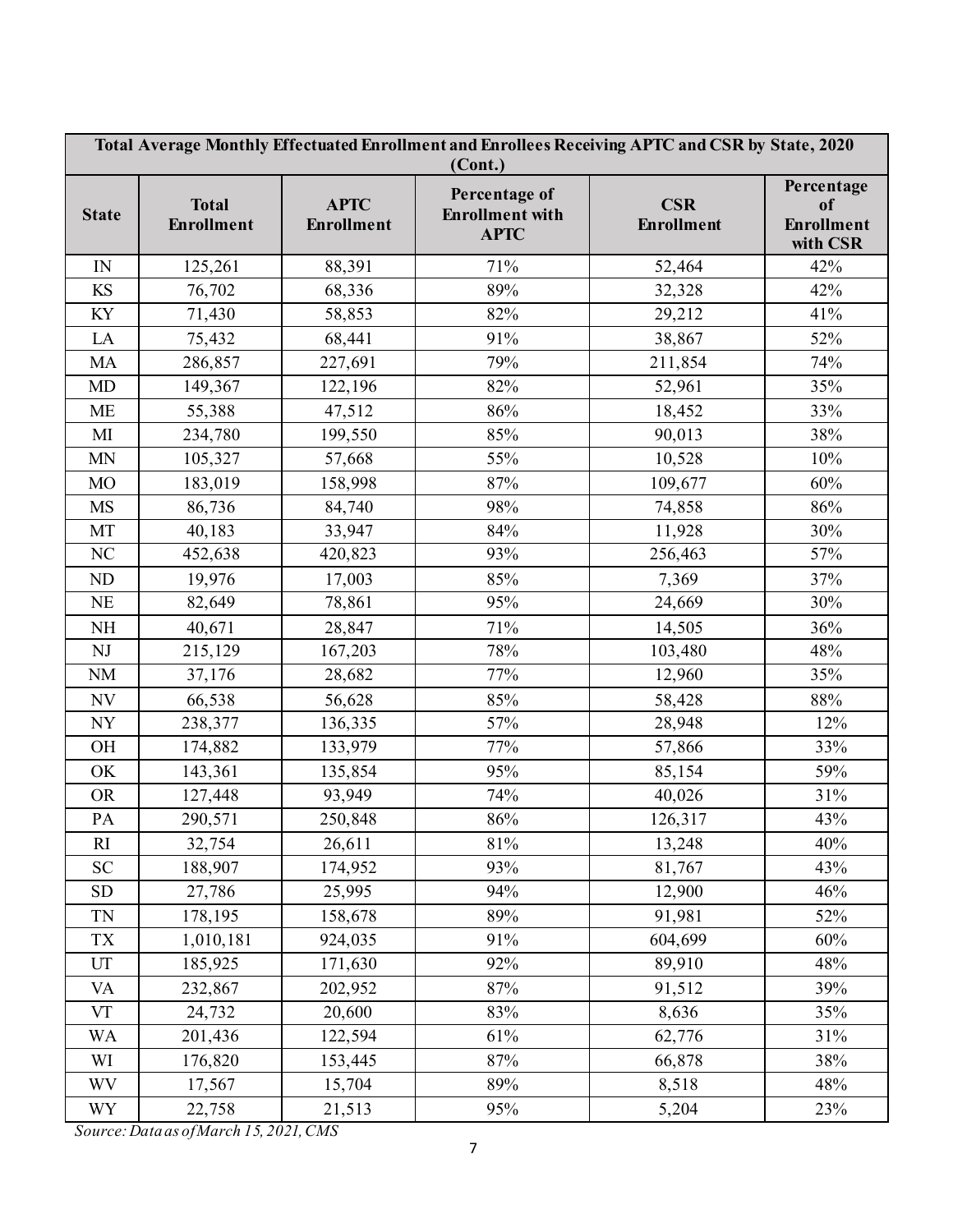The average monthly premium for Marketplace enrollees in 2020 was \$572.52, compared to the 2019 average monthly premium of \$591.26. The average monthly APTC for consumers receiving APTC was \$489.71, a decrease of four percent from \$512.11 in 2019.

|                 | Table 4: Average Total Premium and Average APTC by State,<br>2020 |                                                                              |
|-----------------|-------------------------------------------------------------------|------------------------------------------------------------------------------|
| <b>State</b>    | <b>Average Total</b><br>Premium per<br><b>Month</b>               | <b>Average APTC per</b><br><b>Month (for</b><br>consumers<br>receiving APTC) |
| <b>TOTAL</b>    | \$572.52                                                          | \$489.71                                                                     |
| AK              | \$725.27                                                          | \$662.55                                                                     |
| AL              | \$680.46                                                          | \$619.57                                                                     |
| AR              | \$517.36                                                          | \$381.30                                                                     |
| $A\overline{Z}$ | \$581.09                                                          | \$467.76                                                                     |
| <b>CA</b>       | \$563.42                                                          | \$450.16                                                                     |
| CO              | \$471.26                                                          | \$365.05                                                                     |
| <b>CT</b>       | \$677.88                                                          | \$628.42                                                                     |
| DC              | \$512.58                                                          | \$374.33                                                                     |
| DE              | \$660.87                                                          | \$567.12                                                                     |
| FL              | \$592.87                                                          | \$531.87                                                                     |
| GA              | \$560.59                                                          | \$493.87                                                                     |
| H1              | \$626.94                                                          | \$518.78                                                                     |
| IA              | \$814.29                                                          | \$799.66                                                                     |
| ID              | \$515.58                                                          | \$469.33                                                                     |
| IL              | \$631.24                                                          | \$497.80                                                                     |
| IN              | \$534.63                                                          | \$392.62                                                                     |
| <b>KS</b>       | \$630.99                                                          | \$543.11                                                                     |
| <b>KY</b>       | \$588.41                                                          | \$507.24                                                                     |
| LA              | \$676.45                                                          | \$564.82                                                                     |
| MA              | \$402.80                                                          | \$268.31                                                                     |
| <b>MD</b>       | \$497.40                                                          | \$439.54                                                                     |
| <b>ME</b>       | \$630.17                                                          | \$542.53                                                                     |
| M <sub>I</sub>  | \$467.02                                                          | \$361.28                                                                     |
| <b>MN</b>       | \$433.42                                                          | \$286.64                                                                     |
| M <sub>O</sub>  | \$629.42                                                          | \$560.94                                                                     |
| <b>MS</b>       | \$601.92                                                          | \$559.18                                                                     |
| MT              | \$560.44                                                          | \$477.31                                                                     |

**Table 4:** Average Total Premium and Average APTC by State for 2020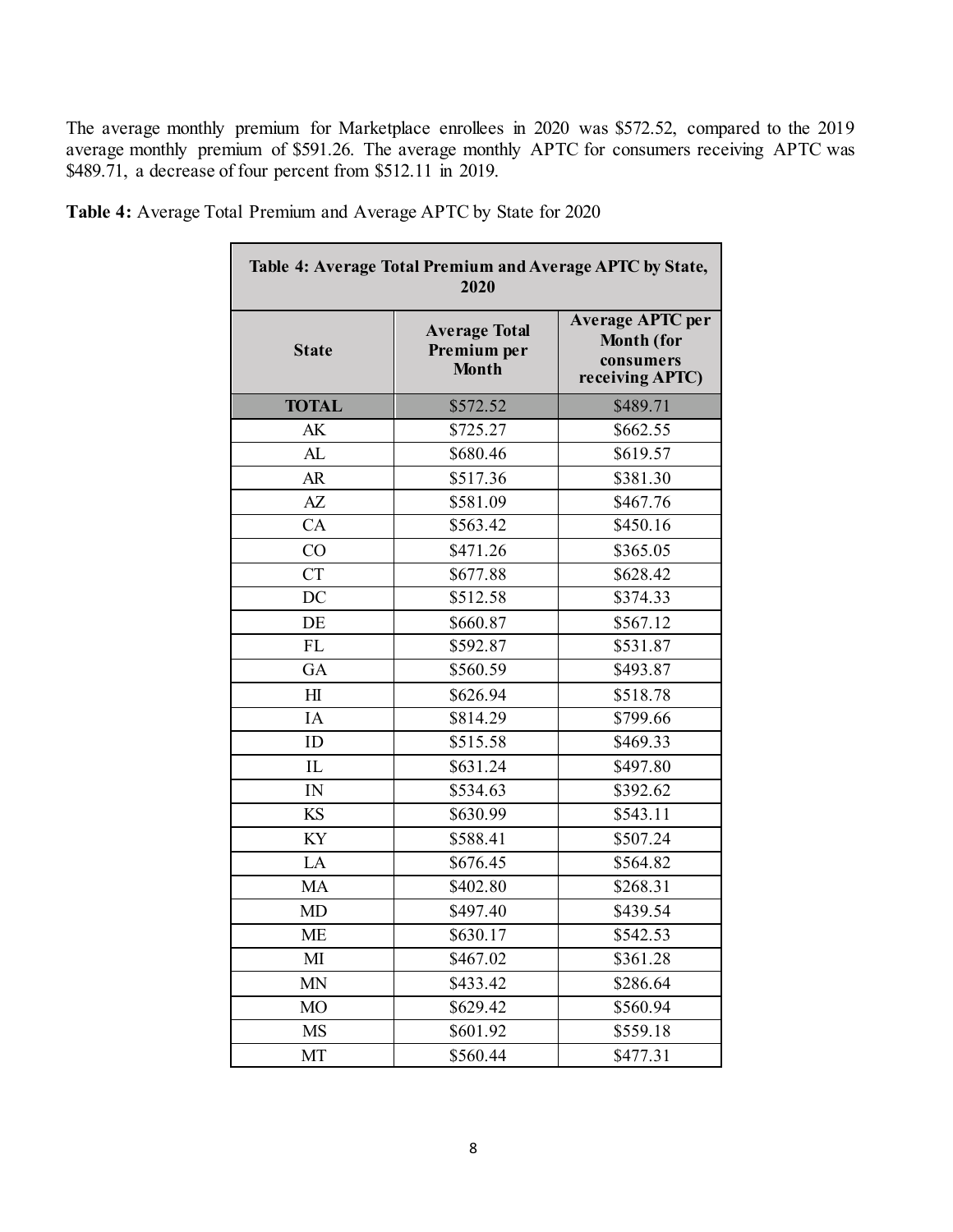| Table 4: Average Total Premium and Average APTC by State,<br>2020 (Cont.) |                                                     |                                                                              |  |  |  |  |  |  |  |
|---------------------------------------------------------------------------|-----------------------------------------------------|------------------------------------------------------------------------------|--|--|--|--|--|--|--|
| <b>State</b>                                                              | <b>Average Total</b><br>Premium per<br><b>Month</b> | <b>Average APTC per</b><br><b>Month (for</b><br>consumers<br>receiving APTC) |  |  |  |  |  |  |  |
| N <sub>C</sub>                                                            | \$656.32                                            | \$606.83                                                                     |  |  |  |  |  |  |  |
| ND                                                                        | \$442.11                                            | \$318.39                                                                     |  |  |  |  |  |  |  |
| <b>NE</b>                                                                 | \$754.29                                            | \$707.66                                                                     |  |  |  |  |  |  |  |
| <b>NH</b>                                                                 | \$523.32                                            | \$412.26                                                                     |  |  |  |  |  |  |  |
| NJ                                                                        | \$553.13                                            | \$417.33                                                                     |  |  |  |  |  |  |  |
| <b>NM</b>                                                                 | \$475.20                                            | \$373.38                                                                     |  |  |  |  |  |  |  |
| NV                                                                        | \$487.76                                            | \$389.06                                                                     |  |  |  |  |  |  |  |
| NY                                                                        | \$579.05                                            | \$335.98                                                                     |  |  |  |  |  |  |  |
| <b>OH</b>                                                                 | \$511.79                                            | \$385.19                                                                     |  |  |  |  |  |  |  |
| OK                                                                        | \$633.51                                            | \$595.83                                                                     |  |  |  |  |  |  |  |
| <b>OR</b>                                                                 | \$550.54                                            | \$451.01                                                                     |  |  |  |  |  |  |  |
| PA                                                                        | \$639.59                                            | \$513.41                                                                     |  |  |  |  |  |  |  |
| R1                                                                        | \$428.46                                            | \$321.99                                                                     |  |  |  |  |  |  |  |
| <b>SC</b>                                                                 | \$608.35                                            | \$539.93                                                                     |  |  |  |  |  |  |  |
| <b>SD</b>                                                                 | \$672.36                                            | \$592.40                                                                     |  |  |  |  |  |  |  |
| TN                                                                        | \$635.41                                            | \$576.52                                                                     |  |  |  |  |  |  |  |
| <b>TX</b>                                                                 | $\overline{$}526.22$                                | \$468.31                                                                     |  |  |  |  |  |  |  |
| UT                                                                        | \$412.42                                            | \$365.88                                                                     |  |  |  |  |  |  |  |
| VA                                                                        | \$635.61                                            | \$554.10                                                                     |  |  |  |  |  |  |  |
| VT                                                                        | \$620.04                                            | \$462.33                                                                     |  |  |  |  |  |  |  |
| <b>WA</b>                                                                 | \$497.81                                            | \$389.06                                                                     |  |  |  |  |  |  |  |
| WI                                                                        | \$651.86                                            | \$566.17                                                                     |  |  |  |  |  |  |  |
| <b>WV</b>                                                                 | \$981.06                                            | \$810.33                                                                     |  |  |  |  |  |  |  |
| WY                                                                        | \$951.41                                            | \$908.80                                                                     |  |  |  |  |  |  |  |

Г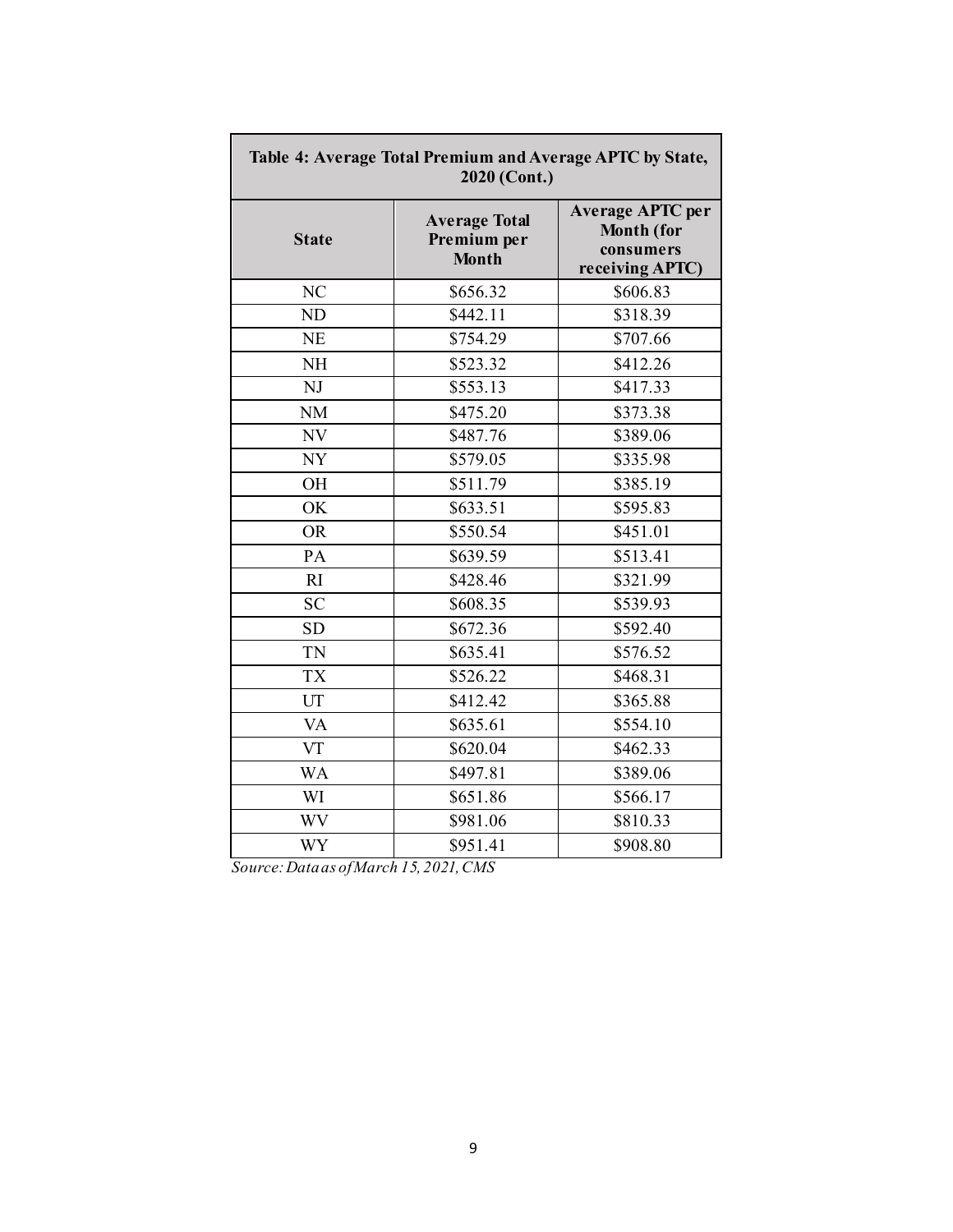Table 5 includes the monthly effectuated enrollment by state for the 2020 plan year. In 2020, monthly effectuated enrollment peaked in February at 10.6 million consumers and fell to 9.9 million by December. Effectuated enrollment was much more stable throughout the year in 2020 compared to 2019, when enrollment declined from a high of 10.5 million consumers in January to 9.1 million consumers at the end of the year.

|              | Monthly Effectuated Enrollment by State, 2020 |               |            |            |            |            |            |            |            |               |            |           |  |
|--------------|-----------------------------------------------|---------------|------------|------------|------------|------------|------------|------------|------------|---------------|------------|-----------|--|
| <b>State</b> | $Jan-20$                                      | <b>Feb-20</b> | $Mar-20$   | $Apr-20$   | $May-20$   | $Jun-20$   | $Jul-20$   | $Aug-20$   | $Sep-20$   | <b>Oct-20</b> | $Nov-20$   | Dec-20    |  |
| <b>TOTAL</b> | 10,514,296                                    | 10,592,901    | 10,533,727 | 10,506,296 | 10,518,508 | 10,526,138 | 10,506,231 | 10,466,271 | 10,409,652 | 10,250,309    | 10,135,819 | 9,947,574 |  |
| AK           | 16,535                                        | 16,339        | 16,177     | 15,948     | 15,808     | 15,567     | 15,382     | 15,264     | 15,172     | 14,926        | 14,820     | 14,585    |  |
| AL           | 148,905                                       | 147,478       | 146,005    | 144,083    | 143,857    | 143,967    | 143,151    | 142,674    | 141,742    | 139,509       | 138,593    | 136,941   |  |
| AR           | 58,057                                        | 57,077        | 56,795     | 56,614     | 56,686     | 56,939     | 56,770     | 55,933     | 55,472     | 54,670        | 54,253     | 53,583    |  |
| AZ           | 142,215                                       | 140,187       | 138,986    | 137,722    | 136,992    | 136,459    | 135,561    | 134,162    | 133,021    | 131,411       | 129,985    | 127,687   |  |
| <b>CA</b>    | 1,353,866                                     | 1,506,786     | 1,493,427  | 1,519,227  | 1,537,121  | 1,543,069  | 1,553,335  | 1,565,348  | 1,564,054  | 1,535,182     | 1,509,882  | 1,490,270 |  |
| CO           | 144,359                                       | 154,000       | 153,123    | 157,113    | 160,649    | 160,065    | 159,462    | 159,153    | 158,519    | 157,612       | 156,369    | 153,933   |  |
| CT           | 101,050                                       | 104,580       | 103,943    | 104,624    | 103,442    | 101,949    | 101,209    | 100,684    | 99,195     | 97,967        | 96,551     | 92,313    |  |
| DC           | 15,696                                        | 15,538        | 16,084     | 16,085     | 16,120     | 16,204     | 16,283     | 16,485     | 16,571     | 16,537        | 16,422     | 16,320    |  |
| DE           | 22,472                                        | 22,411        | 22,684     | 22,818     | 22,911     | 23,055     | 23,179     | 22,932     | 22,007     | 21,484        | 21,262     | 20,835    |  |
| FL           | 1,811,441                                     | 1,804,495     | 1,794,230  | 1,768,666  | 1,769,429  | 1,777,277  | 1,772,151  | 1,755,765  | 1,746,136  | 1,717,850     | 1,707,220  | 1,669,921 |  |
| GA           | 431,365                                       | 425,362       | 420,840    | 416,403    | 417,956    | 419,268    | 417,062    | 412,284    | 410,083    | 401,308       | 396,230    | 389,307   |  |
| $H\!I$       | 18,758                                        | 18,364        | 18,415     | 18,406     | 18,444     | 18,275     | 18,433     | 18,605     | 18,858     | 18,594        | 18,720     | 18,469    |  |
| IA           | 51,980                                        | 51,903        | 52,017     | 51,927     | 51,985     | 52,067     | 51,976     | 52,054     | 51,756     | 50,696        | 50,309     | 49,557    |  |
| ID           | 72,800                                        | 72,126        | 71,844     | 70,926     | 69,857     | 69,320     | 68,732     | 67,826     | 67,023     | 66,310        | 65,487     | 64,283    |  |

**Table 5:** Monthly Effectuated Enrollment by State for 2020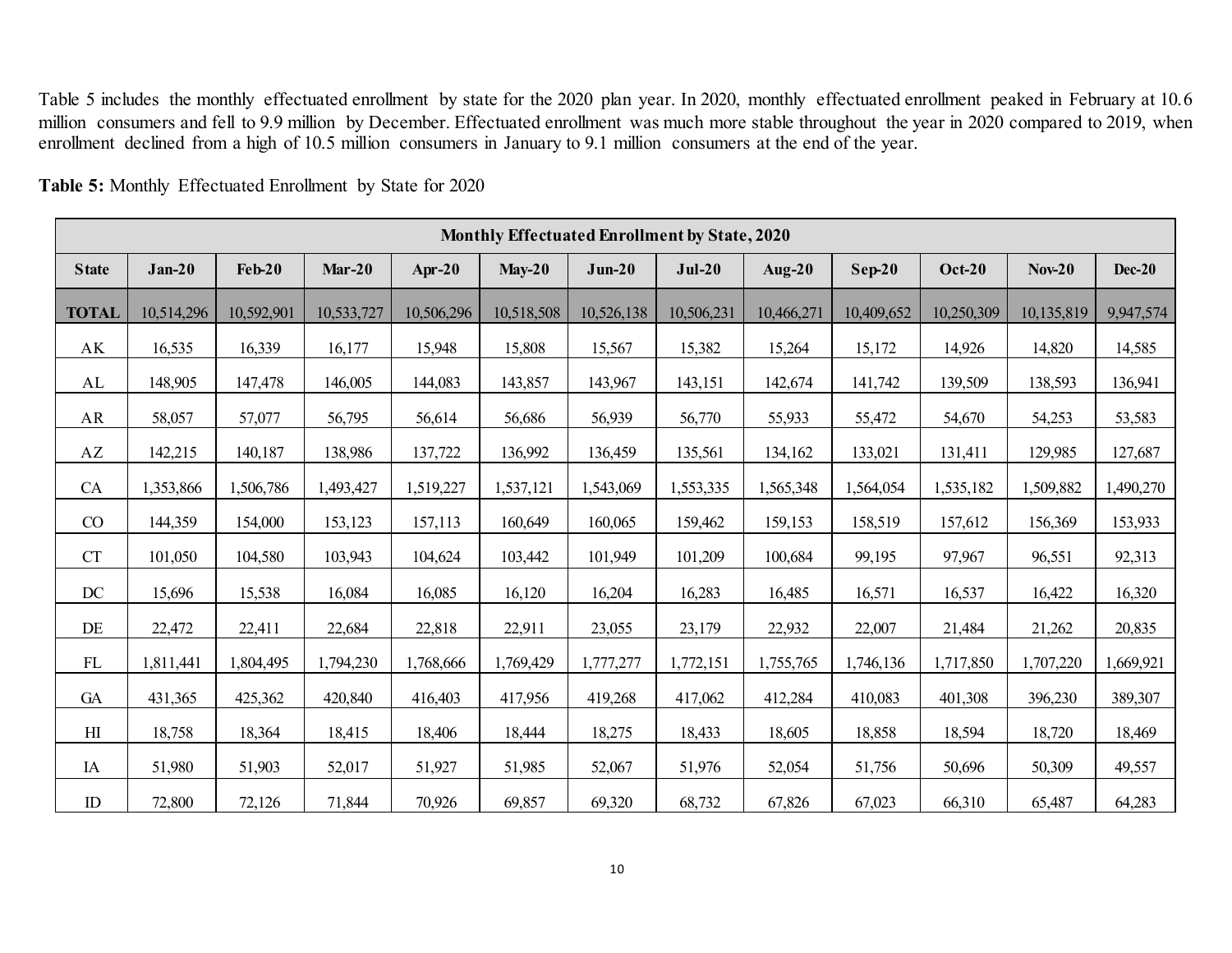|              | Monthly Effectuated Enrollment by State, 2020 (Cont.) |          |          |         |          |          |          |           |          |               |          |               |  |
|--------------|-------------------------------------------------------|----------|----------|---------|----------|----------|----------|-----------|----------|---------------|----------|---------------|--|
| <b>State</b> | $Jan-20$                                              | $Feb-20$ | $Mar-20$ | Apr-20  | $May-20$ | $Jun-20$ | $Jul-20$ | Aug- $20$ | $Sep-20$ | <b>Oct-20</b> | $Nov-20$ | <b>Dec-20</b> |  |
| $\rm IL$     | 273,988                                               | 268,579  | 265,326  | 262,969 | 262,396  | 261,712  | 260,466  | 258,560   | 255,575  | 251,656       | 248,903  | 244,099       |  |
| $\mathbb{N}$ | 131,906                                               | 130,459  | 128,956  | 128,295 | 127,838  | 127,347  | 126,272  | 123,965   | 122,610  | 120,562       | 118,870  | 116,053       |  |
| KS           | 80,704                                                | 78,614   | 77,831   | 77,279  | 77,187   | 77,288   | 76,863   | 76,246    | 75,866   | 75,004        | 74,432   | 73,107        |  |
| KY           | 77,174                                                | 75,970   | 75,395   | 74,474  | 73,381   | 72,198   | 71,468   | 70,677    | 69,072   | 67,174        | 65,947   | 64,232        |  |
| LA           | 80,311                                                | 78,901   | 78,256   | 77,403  | 76,556   | 76,302   | 75,709   | 75,154    | 74,016   | 72,156        | 71,097   | 69,320        |  |
| MA           | 278,256                                               | 287,298  | 292,632  | 293,995 | 288,826  | 288,067  | 291,301  | 293,502   | 291,691  | 285,123       | 278,145  | 273,445       |  |
| <b>MD</b>    | 144,542                                               | 141,108  | 141,103  | 147,876 | 150,216  | 152,539  | 153,677  | 154,208   | 155,523  | 152,101       | 150,325  | 149,185       |  |
| ME           | 58,540                                                | 57,354   | 57,181   | 56,804  | 56,402   | 55,830   | 55,420   | 54,941    | 54,485   | 53,778        | 52,446   | 51,470        |  |
| MI           | 247,628                                               | 242,504  | 240,346  | 239,037 | 237,433  | 236,561  | 236,105  | 234,785   | 231,940  | 227,272       | 224,113  | 219,639       |  |
| MN           | 105,052                                               | 104,526  | 104,532  | 109,857 | 108,333  | 107,247  | 106,800  | 106,407   | 105,519  | 103,597       | 102,106  | 99,942        |  |
| $_{\rm MO}$  | 190,217                                               | 187,407  | 185,565  | 183,849 | 184,126  | 184,486  | 184,311  | 184,029   | 183,250  | 179,586       | 176,171  | 173,234       |  |
| MS           | 91,348                                                | 89,800   | 88,415   | 86,973  | 87,640   | 88,423   | 87,285   | 86,147    | 85,669   | 83,907        | 83,291   | 81,931        |  |
| MT           | 41,532                                                | 41,042   | 40,884   | 40,685  | 40,518   | 40,430   | 40,351   | 40,229    | 39,842   | 39,275        | 39,011   | 38,394        |  |
| NC           | 471,204                                               | 462,741  | 460,091  | 459,583 | 461,376  | 459,795  | 452,426  | 450,195   | 447,341  | 440,490       | 436,946  | 429,462       |  |
| ND           | 20,815                                                | 20,341   | 20,266   | 20,117  | 20,131   | 20,089   | 20,015   | 19,947    | 19,862   | 19,610        | 19,394   | 19,119        |  |
| <b>NE</b>    | 86,715                                                | 84,403   | 83,806   | 83,310  | 83,290   | 83,144   | 82,944   | 82,957    | 82,228   | 80,850        | 79,860   | 78,277        |  |
| <b>NH</b>    | 42,102                                                | 41,570   | 41,301   | 41,002  | 41,118   | 41,126   | 41,066   | 40,611    | 40,288   | 39,745        | 39,385   | 38,733        |  |
| NJ           | 223,890                                               | 221,634  | 219,326  | 218,534 | 218,046  | 217,368  | 215,797  | 214,882   | 212,511  | 209,943       | 207,293  | 202,318       |  |
| $\rm NM$     | 40,166                                                | 38,917   | 38,389   | 37,873  | 37,465   | 37,221   | 36,909   | 36,634    | 36,250   | 35,840        | 35,537   | 34,911        |  |